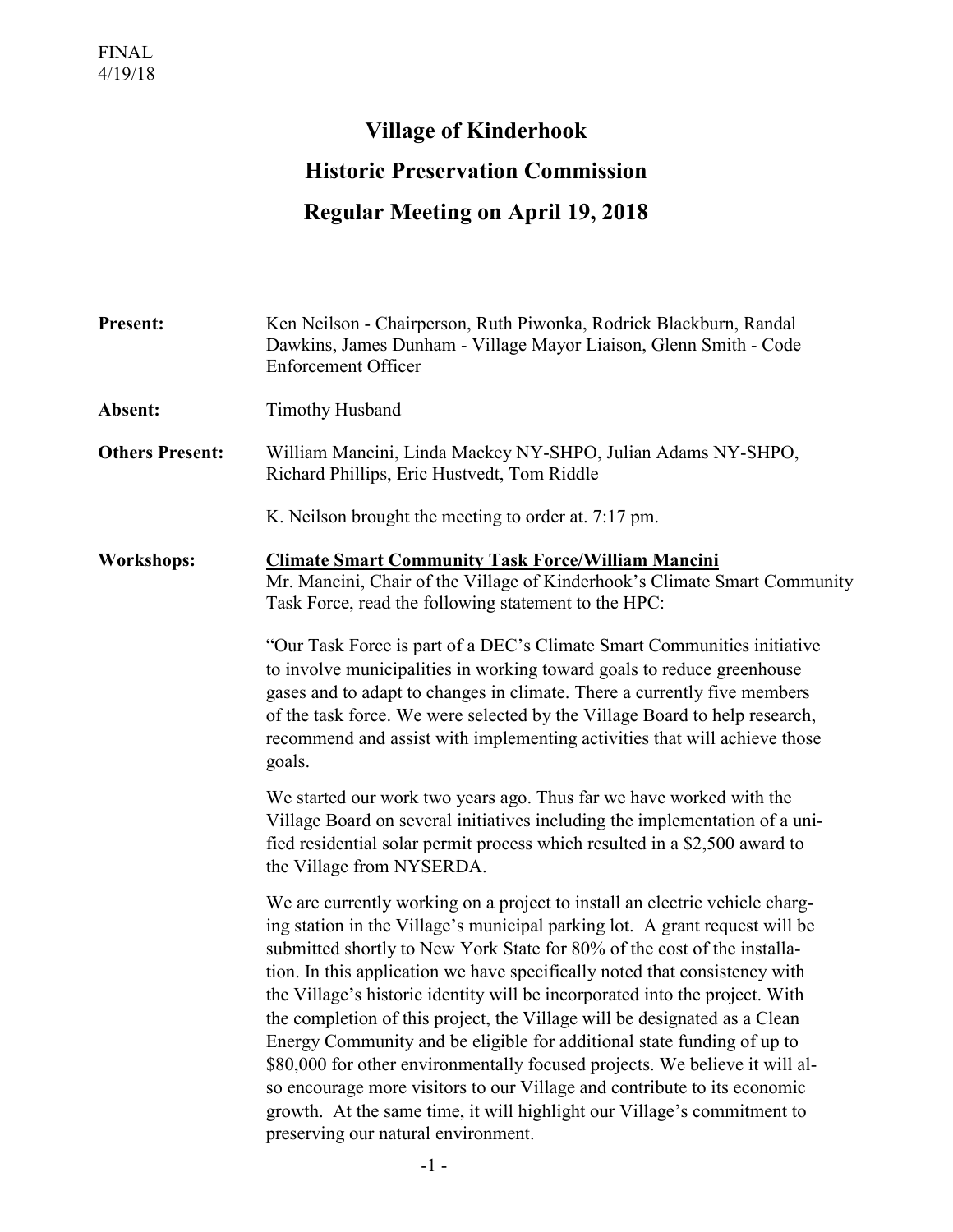At present, we have received a number of bids for the installation, researched potential designs and are discussing landscaping alternatives for the site. We would appreciate your input and support."

Discussion was had regarding:

Style - in keeping with the historic district, it was recommended the charging station be similar to those used in Camden Baltimore which is a converted/repurposed fire/police box, black in color, and available through vendors. Ballards are required to protect the charging station and landscaping or possible screening could also be used. Photos were presented.

Location - the Village municipal parking lot is the intended site location for one charging station with two cables. If placed on non-Village property, a waiver would be required.

Electrical Hookup - a private contractor will be selected to provide electrical service through a bid process. It was suggested that wiring during the installation process should accommodate another charging station for future expansion.

Ownership/Cost - a grant application is in the process of being submitted and once approved, the Village will have ownership of the charging station. The initial installation and 1st year cost of electric usage would be provided by NYSERDA. Reports generated through a software service would provide data on usage for the 1st year. This data report will then be used by the Village to assess fees for the 2nd year. Users would simply swipe their credit cards and be charged for their usage based on established fees. A networking capacity is also available which will allow a driver, with a specific app, to be informed of charging station locations and availability.

Certificate of Appropriateness - although the Code Enforcement Officer stated a utility use did not require HPC approval unless screening was to be used, the HPC requested the application be reviewed and approved in the same manner as other Village projects in the historic district.

**Minutes:** Motion made to approve the Regular Meeting Minutes of October 19, 2017. Moved: R. Blackburn; Second: R. Dawkins. Motion carried.

| <b>Funds Available:</b> | \$1,124.58 |
|-------------------------|------------|
|                         |            |

- **Correspondence:** -
- **New Business:** -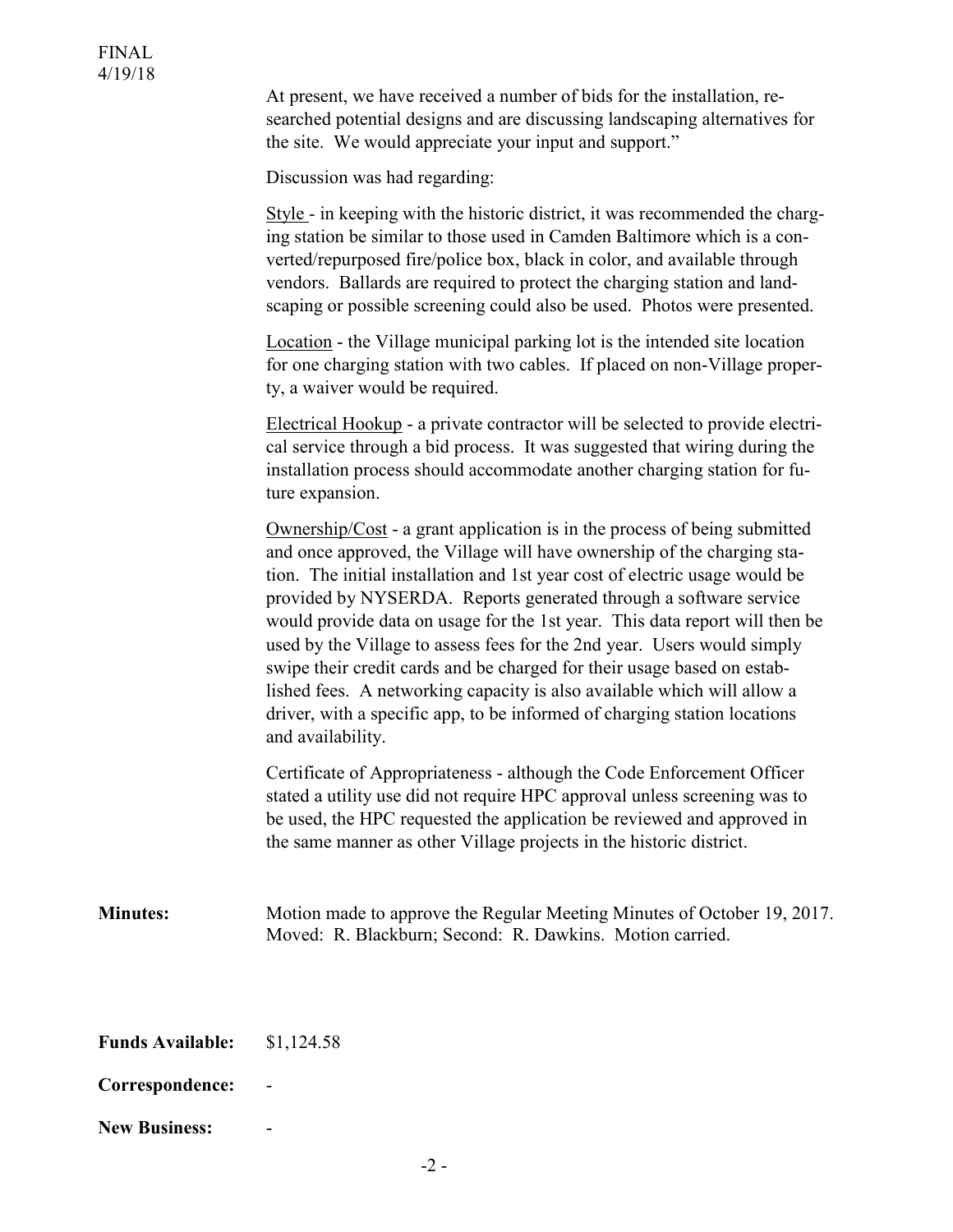FINAL 4/19/18

## **Old Business:**

**Procedures:** Mayor Dunham introduced Julian Adams and Linda Mackey from NY-SHPO (New York State Historic Preservation Office)/Certified Local Government Program, who were invited to attend tonight's meeting for their guidance and clarification of procedures relating to the HPC and Code Enforcement Officer's responsibilities.

> 6 William Street - Original COA was issued in October 2013 for the mass of the building, approval to proceed with the footings, foundation, and framing only. Final review for approval of the plans were requested of the builder by the HPC at the October 2013 meeting.

The builder d

Mr. Riddle, was unaware of the unapproved work performed.

At the October 2017 meeting of the HPC, the Commission reviewed the unapproved work performed and agreed the roof, siding, doors, and trim were acceptable. The 8 windows, currently 4 over 4, were requested by the HPC to be changed to 6 over 6 (as originally planned by the builder) on front block of house. Small windows on upper front of building are acceptable.

A photo of the building "as is" was presented and both Mr. Adams and Ms. Mackey had looked at the building before tonight's meeting. Mr. Adams agreed that 6 over 6 windows were common to the area, however, with new construction, he feels it does not have to be exact, 4 over 4, although rare, would be acceptable. A possible compromise would be to have the two front windows changed to 6 over 6 leaving the 3 windows on each side of the house unchanged was suggested.

Mr. Riddle does not want to incur the cost for changes for violations by the builder. The builder was asked to come before the HPC several times in 2015 for approvals and the builder refused. K. Neilson provided a 2015 email he had sent to the Code Enforcement Officer requesting a Stop Work Order be placed. Mr. Adams stated if a Stop Work Order was requested then the Village should require the builder to correct the violation. The builder is at fault, not the new owner. Mr. Riddle received a quote from Mario's of \$6,000 for 8 windows, 6 over 6. He is willing to provide the labor to install the windows if someone pays them. The Village Attorney would have to be involved to pursue the builder for payment. The Mayor will discuss at the next Village Board meeting and with the Village Attorney. Discussion to follow at the next meeting of the HPC.

 Audit Summary Report of December 30, 2015 - After review of an Audit Summary report received by the previous Mayor in 2015, it was realized that a response to findings had not been addressed as requested within the 120 day period. Both Mr. Adams and Ms. Mackey were unaware of the audit since their office had no record of the Audit Summary performed in 2015 by Stacey